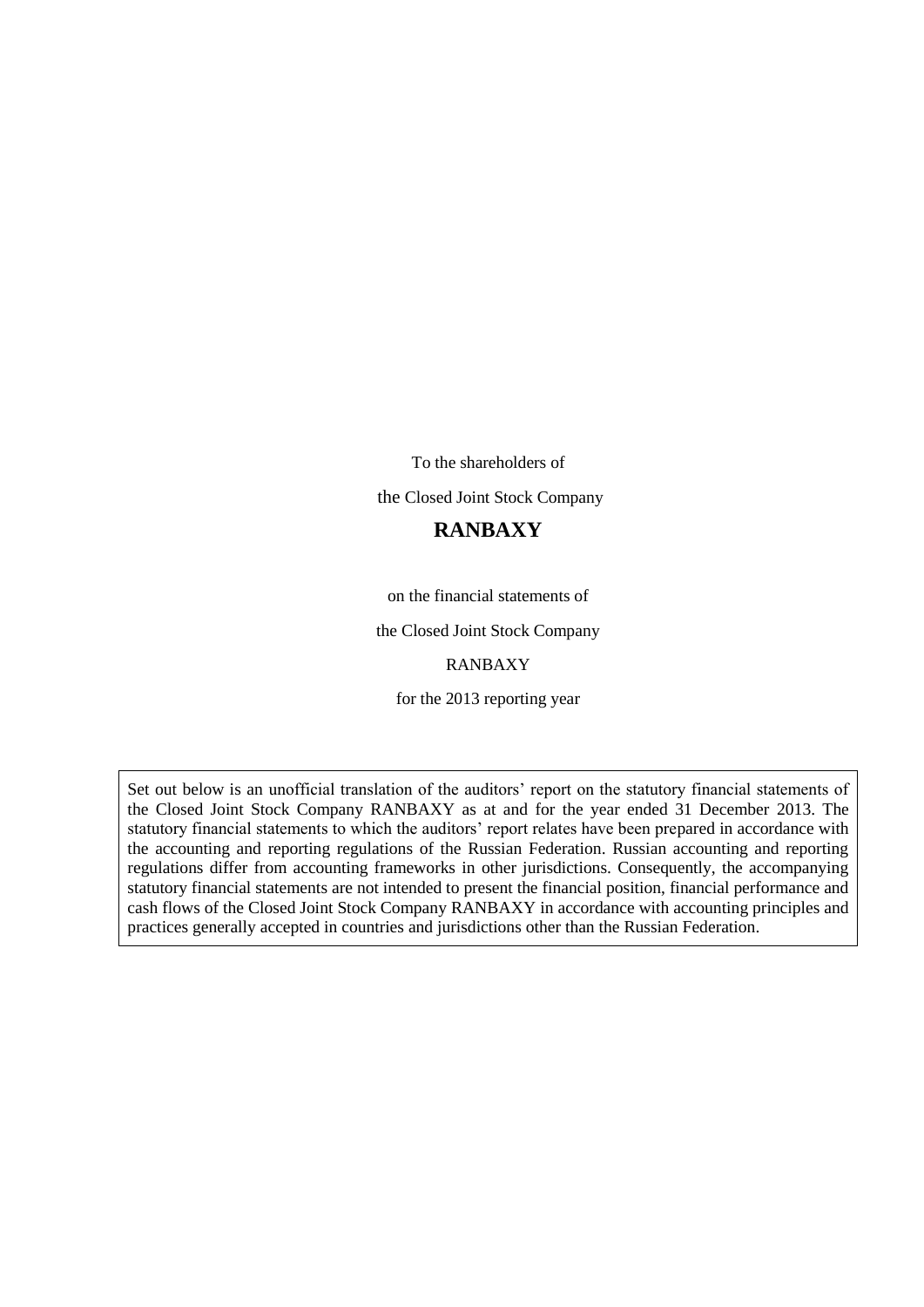## **Information on the audit firm**

| Name of the audit firm:                                   | Closed Joint Stock Company KPMG.                                                                                                                                                                                                                                                      |
|-----------------------------------------------------------|---------------------------------------------------------------------------------------------------------------------------------------------------------------------------------------------------------------------------------------------------------------------------------------|
| Location (legal address):                                 | 18/1, Olympiysky prospect, Room 3035, Moscow 129110.                                                                                                                                                                                                                                  |
| Postal address:                                           | 10, Presnenskaya Naberezhnaya, Block C, floor 31, Moscow<br>123317.                                                                                                                                                                                                                   |
| State registration:                                       | Registered by the Moscow Registration Chamber on 25 May 1992,<br>Registration No. 011.585.                                                                                                                                                                                            |
|                                                           | Included in the Unified State Register of Legal Entities on 13<br>August 2002 by the Moscow Inter-Regional Tax Inspectorate No.39<br>of the Ministry for Taxes and Duties of the Russian Federation,<br>1027700125628, Certificate<br>Registration No.<br>series<br>77 No. 005721432. |
| Membership in a self-regulating<br>auditors' organisation | Member of the Non-commercial Partnership "Chamber of Auditors"<br>of Russia".                                                                                                                                                                                                         |
|                                                           | The Principal Registration Number of the Entry in the State<br>Register of Auditors and Audit Organisations: No.10301000804.                                                                                                                                                          |

# **Information on the audited company**

| Name of audited company:  | Closed Joint Stock Company RANBAXY.                                                                                                                                                                                        |
|---------------------------|----------------------------------------------------------------------------------------------------------------------------------------------------------------------------------------------------------------------------|
| Location (legal address): | 537/2, 119, Mira avenue, Moscow, 129223.                                                                                                                                                                                   |
| Postal address:           | 537/2, 119, Mira avenue, Moscow, 129223.                                                                                                                                                                                   |
| State registration:       | Registered in the Unified State Register of Legal Entities on 20<br>May 2004 by Interregional taxes and duties inspection of Russian<br>Federation, Registration No.1047796353846, Certificate series 77<br>No. 006830744. |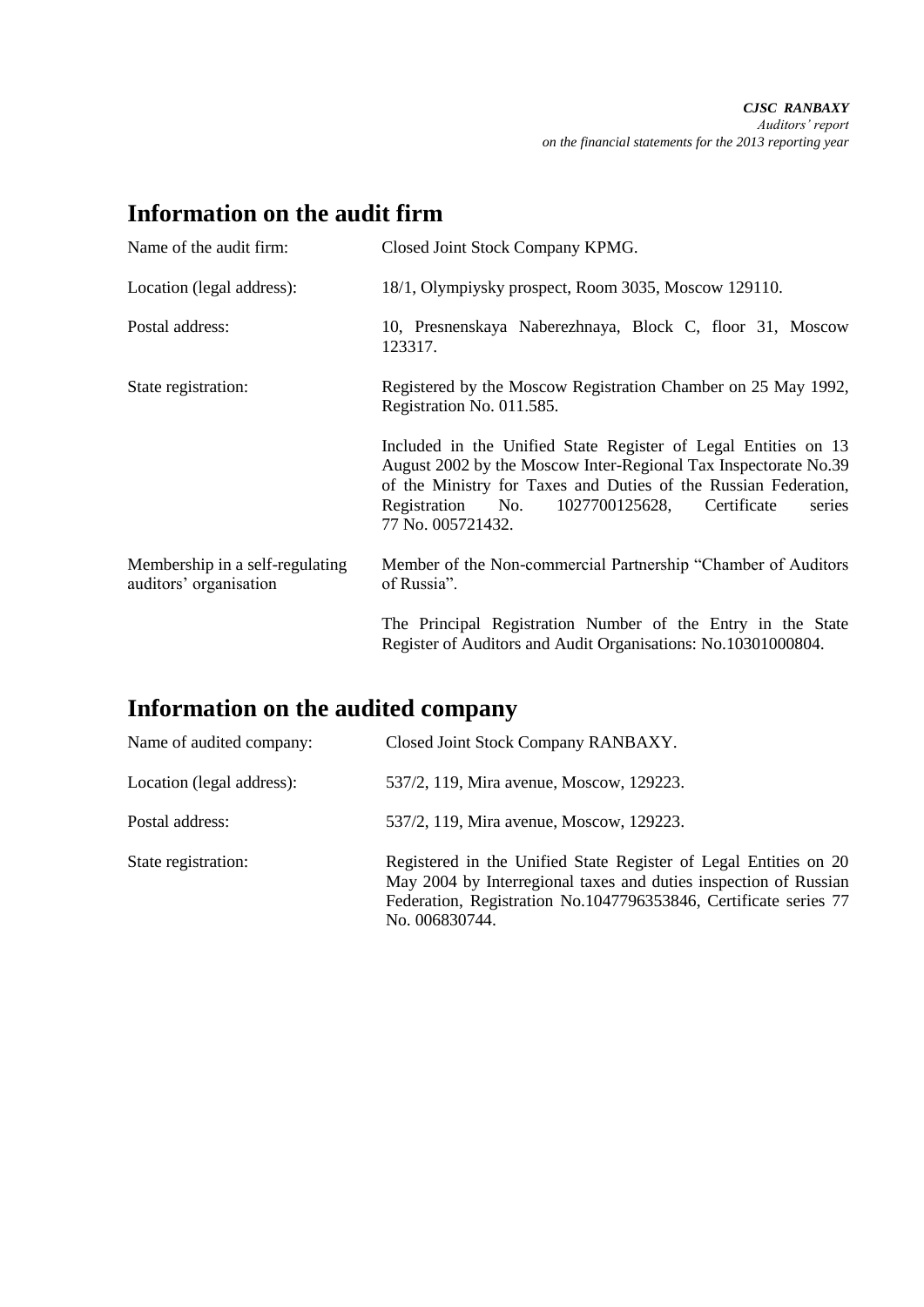### **Auditors' report**

To the shareholders of the Closed Joint Stock Company RANBAXY

We have audited the accompanying financial statements of the Closed Joint Stock Company RANBAXY (hereinafter the "Company") for the 2013 reporting year.

The financial statements, set on 41 page, comprise:

- the balance sheet as at 31 December 2013;
- the statement of financial performance for 2013;
	- the appendices to the balance sheet and the income statement including:
		- the statement of changes in equity for 2013;
		- the cash flow statement for 2013;
		- the notes to the balance sheet and the income statement;
- the explanatory notes.

#### *Management's Responsibility for the Financial Statements*

Management of the Company is responsible for the preparation and reliability of the financial statements in accordance with the requirements of the Russian reporting legislation and for the system of internal control necessary for the preparation of the financial statements which are free from material misstatements, whether due to fraud or error.

#### *Auditors' Responsibility*

Our responsibility is to express an opinion on the financial statements in all material respects based on our audit. We conducted our audit in accordance with the Federal Standards on Auditing. These standards require that we comply with relevant ethical requirements and planning and performing the audit in order to obtain sufficient assurance as to whether the financial statements are free from material misstatements.

The audit included performing procedures to obtain audit evidence confirming the amounts and disclosures in the financial statements. The selection of the procedures is a matter of our judgment, which is based on the assessment of risk of material misstatement, whether due to fraud or error. In the process of risk assessment we considered the system of internal control relevant to the preparation and reliability of the financial statements in order to select appropriate audit procedures, but not for the purpose of expressing an opinion on the effectiveness of internal control.

The audit also included an assessment of the appropriateness of the Company's accounting policy and the reasonableness of the estimates made by management, as well as the evaluation of the overall presentation of the financial statements.

We believe that the audit evidence we have obtained is sufficient and appropriate to provide a basis for our opinion on the reliability of the financial statements.